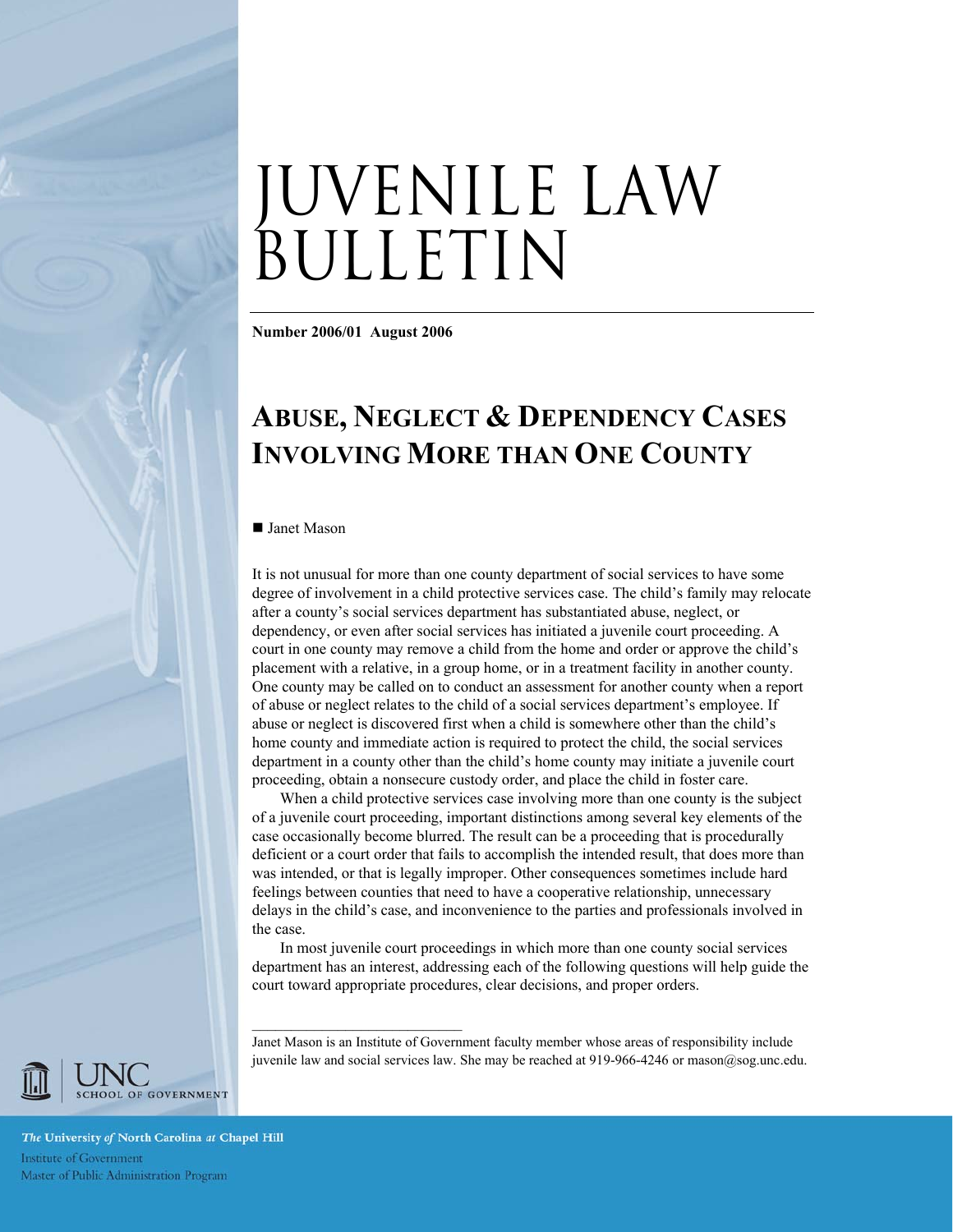- 1. What is the proper venue of the proceeding?
- 2. Who has (or should have) legal custody of the child?
- 3. Who are (or should be) the parties to the proceeding?

In addressing these questions, it may help for the court to have some understanding of state social services law and policy with respect to counties' responsibilities in child welfare cases involving more than one county.

#### **Legal Residence**

 $\overline{a}$ 

In North Carolina's county-administered, statesupervised social services system, a person's county of legal residence is responsible for providing that person with social services and public assistance for which the person is eligible.<sup>1</sup> The law of "legal residence" is not always easy to interpret and apply, $2$  but the legislature has created rules specifically for determining a person's legal residence for purposes of social services programs.3 These provide that

- a person's legal residence generally is in the county where the person resides;
- the fact that a person is in a hospital, a mental institution, a boarding home, or a similar facility (presumably including a foster home) does not, by itself, change the person's legal residence to the county in which the facility or home is located;
- a person's legal residence continues until he or she acquires a new legal residence; and
- a person has only one legal residence at a time.

With respect to determining a child's legal residence, the statute provides as follows:

> A minor has the legal residence of the parent or other relative with whom he resides. If the minor does not reside with a parent or relative and is not in a foster home, hospital, mental institution, nursing home, boarding

1. N.C. GEN. STAT. § 153A-257(a) (hereinafter G.S.). 2. *See*, *e.g*., Jamestown Mut. Ins. Co. v. Nationwide Mut. Ins. Co., 266 N.C. 430, 437, 146 S.E.2d 410, 415 (1966), in which the North Carolina Supreme Court said, "The word [residence] is frequently used in the sense of bodily presence in a place, sometimes, a mere temporary presence, and sometimes the most settled and permanent abode in a place, with all the shades of meaning between these extremes, and also with reference to the distinction between an actual and legal residence."

3. G.S. 153A-257. This section is set out in full in Appendix A.

home, educational institution, confinement facility, or similar institution or facility, he has the legal residence of the person with whom he resides. Any other minor has the legal residence of his mother, or if her residence is not known then the legal residence of his father; if his mother's or father's residence is not known, the minor is a legal resident of the county in which he is found.4

Disagreement may occur over the meaning of that provision in relation to a particular child's situation, risking complications or delay in the delivery of appropriate services. For that reason, the General Assembly supplemented the rule with respect to child protective services to authorize the Director of the Division of Social Services, in the state Department of Health and Human Services, to resolve any dispute between counties regarding a child's legal residence for purposes of a child abuse, neglect, or dependency case. After reviewing the background and facts of a disputed case, which any county social services department may bring to the division director's attention, the division director determines which county is responsible for providing protective services and financial support for the child.<sup>5</sup>

The Juvenile Code refers to the county of the juvenile's residence (or the juvenile's residence or the county in which the juvenile resides) in relation to

• reports of suspected abuse, neglect, or dependency;6

#### 4. G.S. 153A-257(a)(3).

 $\overline{a}$ 

5. G.S. 153A-257(d). This language was added by S.L. 2003-304, effective July 4, 2003. Counties in North Carolina bear a significant portion of the costs of providing child protective services. In addition to the cost of social work services, a county's expenditures on behalf of an abused, neglected, or dependent juvenile may include the cost of court-ordered treatment for the child or parent; the county's portion of the cost of federal or state foster care payments; and the county's share of the cost of Medical Assistance for the child. *See*, *e.g*., G.S. 7B-903(a)(3)a.; G.S. 7B-904(b), (c), and (d); and G.S. 108A-58. Statewide and county-specific budget estimates for 2006–2007, which show the percent and estimated amounts of county financial responsibility for various programs and benefits, can be found at http://www.dhhs.state.nc.us/dss/budget/estimates.htm.

6. G.S. 7B-301. Reports must be made to the department of social services in the county where the child resides or is found.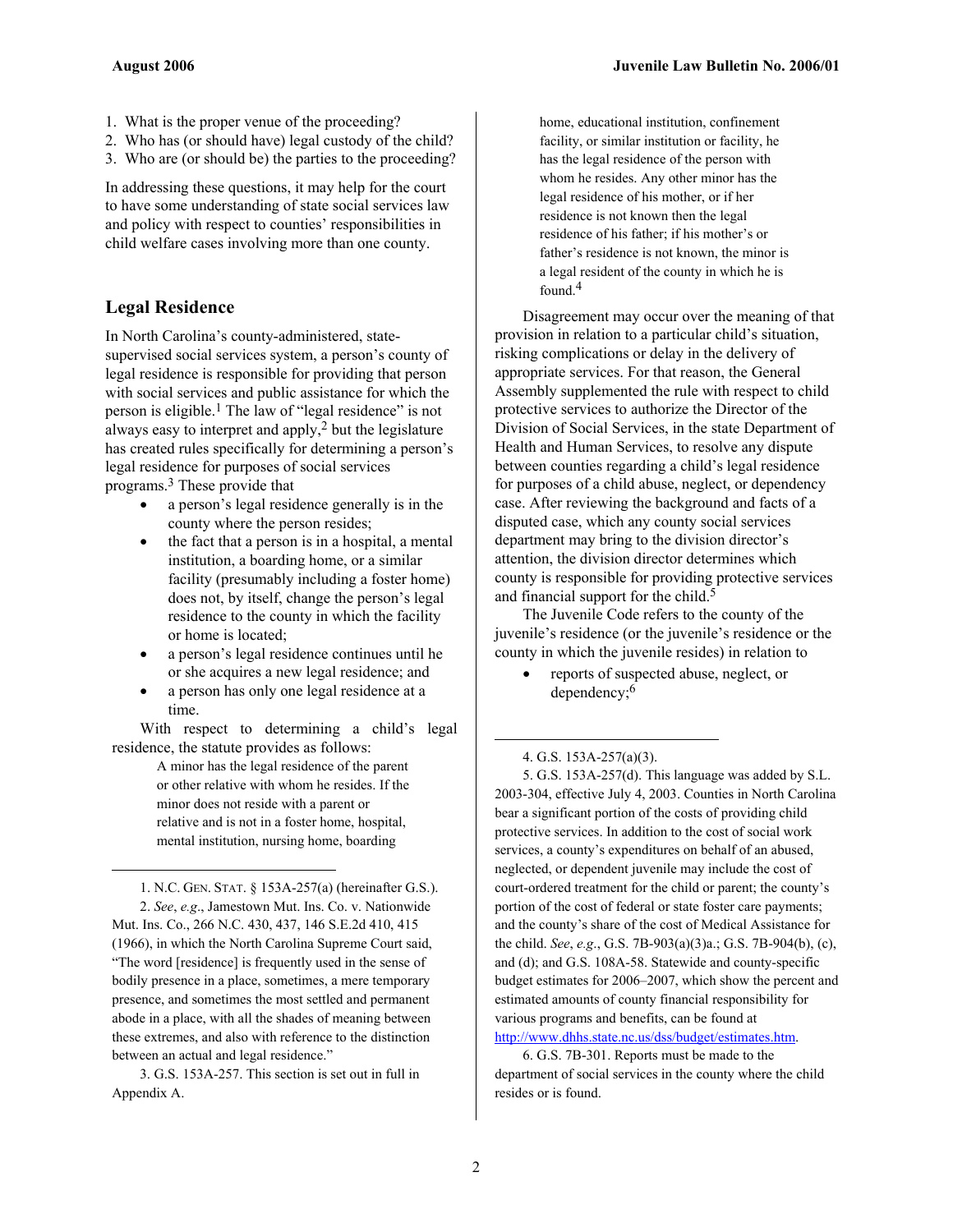- county social services directors' responsibility for carrying out various provisions in the Juvenile Code;<sup>7</sup>
- initiation of a juvenile court proceeding; $8$
- dispositional authority to place a child in the custody of a social services department;9 and
- judicial authority to order a county to pay for treatment.10

In only one instance does the Juvenile Code state that the child's residence should be determined pursuant to Section 153A-257 of the North Carolina General Statutes (hereinafter G.S.), which defines legal residence for purposes of social services and public assistance programs. The section that specifically references G.S. 153A-257 relates to an infrequently used procedure for a medical facility to obtain judicial authorization to retain custody of a child who is brought to the facility, needs treatment, and may have been abused.11 Although that section is somewhat obscure, it cross-references key sections of the Juvenile Code that deal with dispositions and payment for treatment.12 Those references and the extent to which juvenile court proceedings and social services programs are intertwined strongly suggest that courts

7. G.S. 7B-101(10). Throughout the Juvenile Code, the word "director" includes the director's authorized representative.

 $\overline{a}$ 

8. G.S. 7B-400. This section refers to the district, not the county, in which the juvenile resides or is found.

9. G.S. 7B-903(a)(2)c. authorizes the court to place a child in the custody of the department of social services in the county of the juvenile's residence. It also provides that when the child's legal residence is outside North Carolina, the court may place physical custody of the child in the social services department of the county in which the child is found, pending return of the child to authorities in the child's home state.

10. G.S. 7B-308(d); 7B-903(a)(3)a.; and 7B-904(c).

11. G.S. 7B-308(c) and (d). The statute provides that if a juvenile court proceeding is filed concerning a child who received treatment under this section and the court determines that the treatment took place in a county other than that of the child's legal residence, custody of the child may be transferred to the social services department in the county of the child's residence. It also provides that the cost of the treatment may be charged to the county of residence.

12. G.S. 7B-903(a)(2), which deals with dispositional authority, is cited incorrectly in G.S. 153A-257 as G.S. 7B-903(2). The other referenced sections are G.S. 7B-903 and 7B-904, which authorize the court to order the county to pay for treatment.

as well as social services departments should follow G.S. 153A-257 when there is a need to determine the legal residence of a child, parent, or other party in a juvenile abuse, neglect, or dependency proceeding.

#### **State Policy**

State social services policy set out in the *Family Support and Child Welfare Manual*13 issued by the state Division of Social Services recognizes over and over the need for counties to collaborate in the provision of child welfare services. In 2004 the Division added to the manual a new chapter specifically addressing cross-county issues.<sup>14</sup> These policies are designed to facilitate the identification of the county with primary case management responsibilities when more than one county is involved with a family or child and to define the respective roles of that county and any supportive or reciprocal county.15

The manual chapter on cross-county issues sets out thirteen guiding principles that county social services departments should consider to determine which county has overall case management responsibility.16 The chapter also discusses and provides detailed examples of the responsibilities of home counties and reciprocal counties at intake, during investigative assessments, for case planning and case

13. The *Family Support and Child Welfare Manual* and other manuals issued by the state Division of Social Services are available at http://149.168.11.112/olm/manuals/dss/.

14. N.C. Division of Social Services, "Cross-County Issues," Chapter V, *Family Support and Child Welfare Manual* (January 1, 2004), http://info.dhhs.state.nc.us /olm/manuals/dss/csm-45/man/index.htm.

15. The policies were developed by a county workgroup that included both county and state social services staff. *See* N.C. Division of Social Services, Cross County Issues Change Notice 01-2003 (December 22, 2003), http://info.dhhs.state.nc.us/olm/manuals/dss/csm-

45/chg/012003.htm#P0\_0. In response to comments from county departments of social services about the difficulties of administering the policy consistently, the Division of Social Services has convened another work group to review, clarify, cross-reference, and reorganize the cross-county policy. Email to author from Chris Z. Sinha, Assistant Attorney General, N.C. Department of Justice, July 26, 2006.

16. These principles are set out in Appendix B.

 $\overline{a}$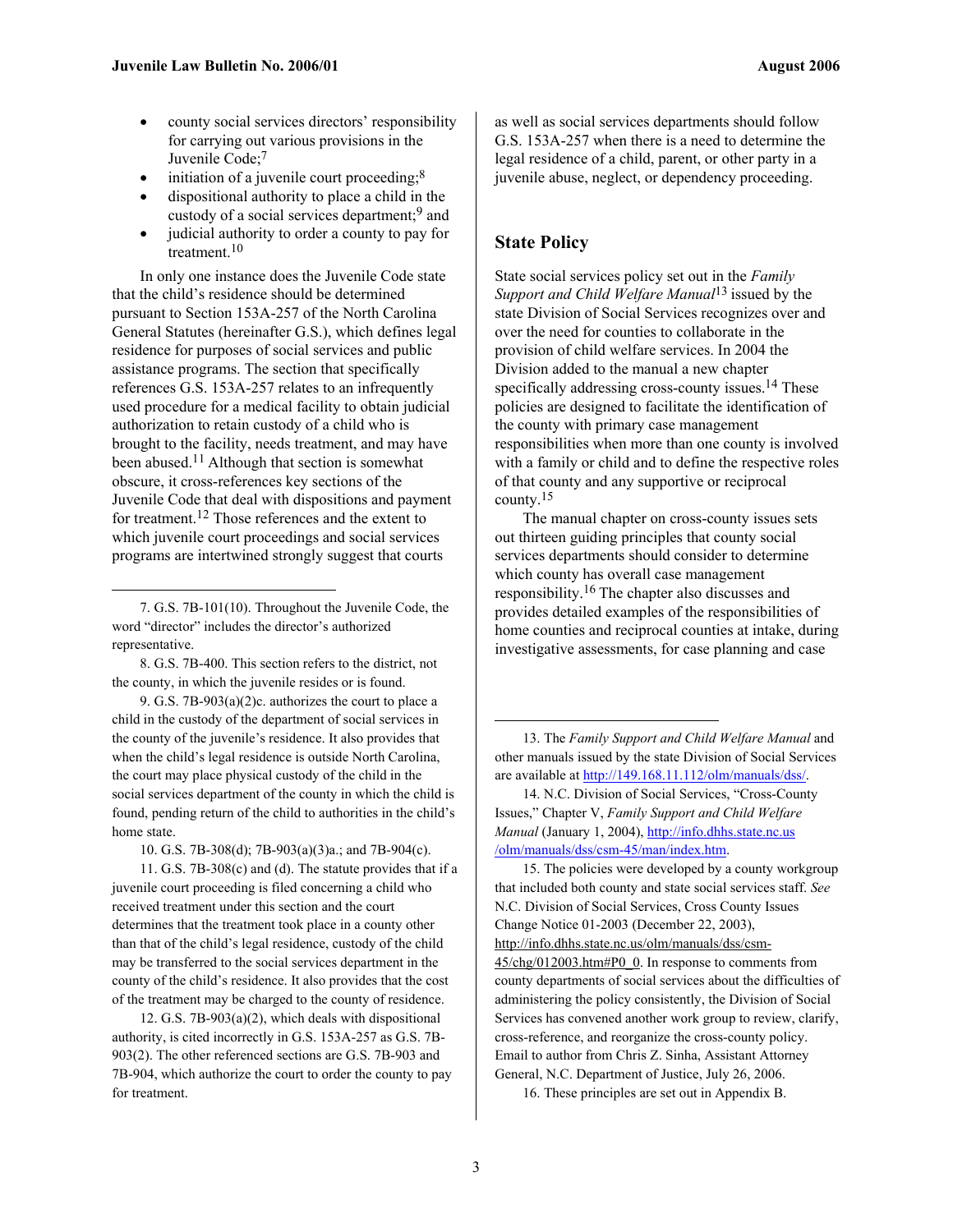$\overline{a}$ 

management services, and for permanency planning and adoption services in cases involving more than one county.

Chapter VIII of the *Family Support and Child Welfare Manual*, "Child Protective Services," also addresses inter-county issues relating to intake and screening,<sup>17</sup> investigative assessments involving a family that relocates,  $18$  investigative assessments when a county social services department has a conflict of interest,19 transfer of cases for case planning and case management,20 and alleged abuse or neglect in a child care facility.21

Awareness of these policies may strengthen a court's decision or lead a court to reexamine a decision that conflicts with policies and procedures county social services departments have been directed to follow. Some policies may suggest to the court additional inquiries it should direct to the parties. For example, before ordering that a child be placed with a relative in another county, a court is more likely to inquire about contacts with that county's department of

17. N.C. Division of Social Services, *Family Support and Child Welfare Manual*, Ch. VIII, Section 1408.II.B.(3) (January 18, 2002), http://149.168.11.112/olm/manuals/ dss/csm-60/man/CS1408-01.htm#P29\_4623.

18. N.C. Division of Social Services, *Family Support and Child Welfare Manual*, Ch. VIII, Section 1408.III.C.8.a) (January 18, 2002), http://149.168.11.112/olm/manuals/ dss/csm-60/man/CS1408-02.htm#P292\_55439.

19. N.C. Division of Social Services, "Conflict of Interest: Reciprocal County Protocol," *Family Support and Child Welfare Manual*, Ch. VIII, Section 1410 (January 18, 2002), http://149.168.11.112/olm/manuals/dss/csm-60/man/CS1410.htm#TopOfPage. The court of appeals quoted from this manual section in *In re* S.D.A., 170 N.C. App. 353, 359, 612 S.E.2d 362, 365 (2005) (holding that trial court lacked subject matter jurisdiction when social services in home county filed petition after social services in the county to which the case had been referred failed to substantiate abuse or neglect). *See also* North Carolina Administrative Code (hereinafter NCAC) Title 10A (Health and Human Services), Chapter 70 (Children's Services), Subchapter A (Protective Services), section .0103 (1994).

20. N.C. Division of Social Services, "Case Planning and Case Management," *Family Support and Child Welfare Manual*, Ch. VIII, Section 1412, X. (January 18, 2002), http://149.168.11.112/olm/manuals/dss/csm-60/man/ CS1412-09.htm#P258\_37190.

21. N.C. Division of Social Services, *Family Support and Child Welfare Manual*, Ch. VIII, Section 1418, IV.I. (January 18, 2002), http://149.168.11.112/olm/manuals/ dss/csm-60/man/CS1418-03.htm#P72\_8568.

social services if the court knows that one of the state's guiding principles is that a county department of social services should never place a child in another county's jurisdiction without first notifying and obtaining the approval of that county's social services department.

#### **What Is the Proper Venue for the Proceeding?**

A petition alleging that a child is abused, neglected, or dependent must be filed in the district where the child resides or is present.<sup>22</sup> In the case of C.C., the petition was filed in Orange County, where the child was found, before there was time to investigate fully whether her legal residence was there

#### *In re C.C.*

 *Just after midnight the police notify the on-call social worker for the Orange County Department of Social Services (DSS) that they have picked up a young child who was found walking down a dark street, wearing only diapers and crying. The social worker takes the child into temporary custody and, having no information about the child's family, makes arrangements to place her in a foster home.* 

 *When a woman calls the police about her missing child, two officers go to the address she gives, where they find the child's mother, M.M., and other adults extremely intoxicated and belligerent. An officer conveys that information to the social worker, who has taken the child to the hospital. A medical examination reveals that the child has pneumonia and an ear infection. After the social worker contacts the agency attorney, Orange County DSS files a petition alleging that the child is neglected and obtains a nonsecure custody order authorizing the department to retain custody of the child. The petition, custody order, summons, and notice of hearing are served on M.M.* 

 *A hearing on the need for continued nonsecure custody is held four days later. Evidence at that hearing shows, among other things, that M.M. lived in Cumberland County until three weeks ago, when she left to get away from her abusive boyfriend. Since then she and the child, C.C., have been staying with her sister and brother-in-law in Orange County. M.M. has two older children who are with M.M.'s mother in New Hanover County.* 

 $\overline{a}$ 

<sup>22.</sup> G.S. 7B-400.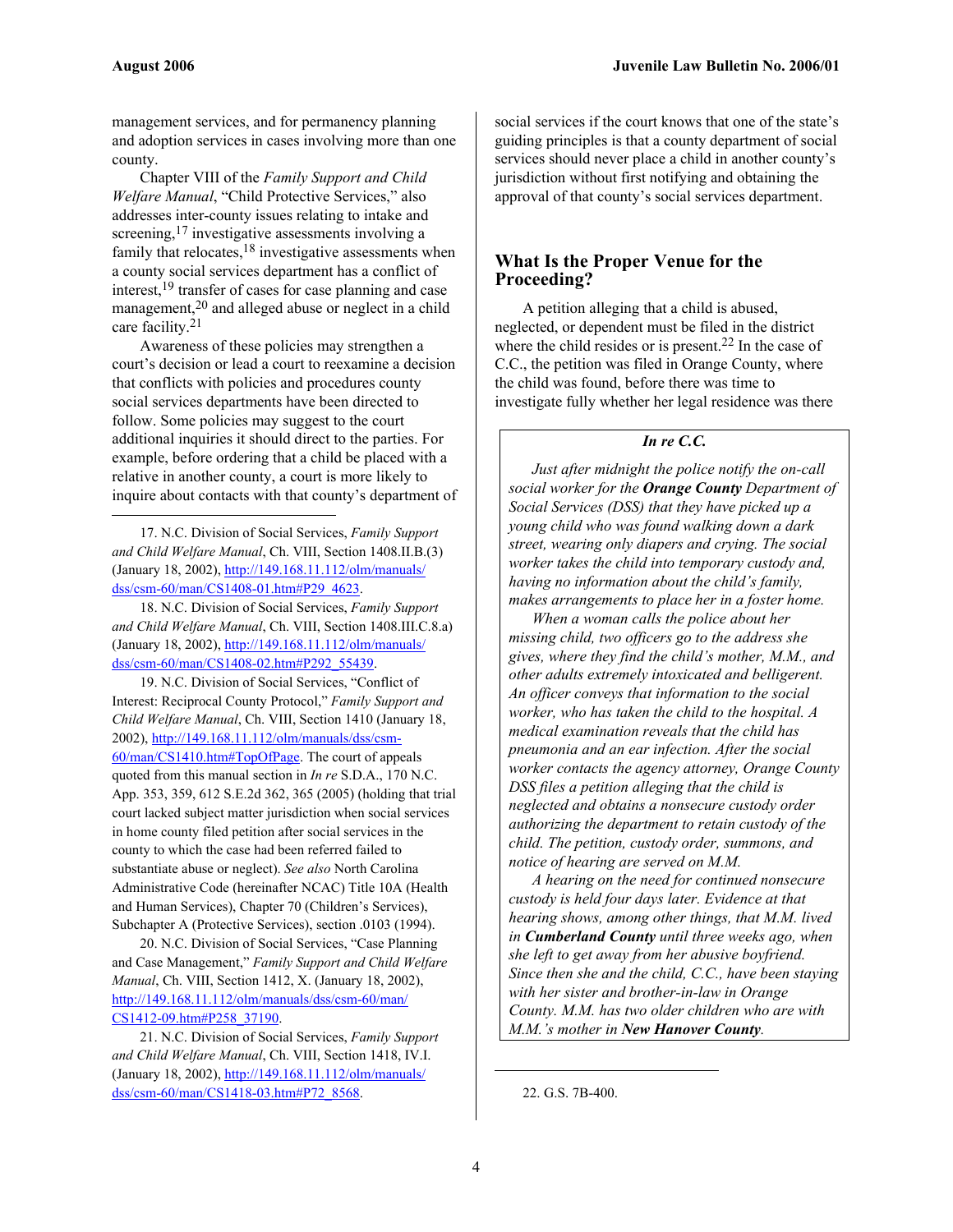or elsewhere. If the court determines at any time that a petition was filed in a district that is not the juvenile's legal residence, the court may transfer the case to the district of the juvenile's legal residence.<sup>23</sup> In C.C.'s case, if M.M. reports at the first nonsecure custody hearing that she has reconciled with her boyfriend and moved back to Cumberland County, the court might conclude that the child's legal residence is Cumberland County and that the case should be transferred to Cumberland County. The court may do that on its own motion or the motion of any party.

Whether venue is legally proper is determined as of the time the petition is filed. The Juvenile Code, in G.S. 7B-400, addresses changes in venue only in cases in which the action was filed somewhere other than the district of the juvenile's residence. It seems certain that the court also has discretion under G.S. 1-83, at any stage of the proceeding, to order a change of venue "[w]hen the convenience of witnesses and the ends of justice would be promoted by the change. $124$ 

If M.M.'s return to Cumberland County does not occur until ten months after the petition was filed, just before a scheduled permanency planning hearing, the appropriateness of transferring the case to Cumberland County is much less clear. If asked to change venue, the court should consider the permanency plan for the child, the child's current placement, visitation issues, and any other relevant factor. If the court decides that a change in venue is not appropriate, even though the plan continues to be reunification with M.M., the court should expect to learn from the Orange County Department of Social Services how services to M.M. will be provided, including what, if any, involvement social services or other agencies in Cumberland County will have.

 $\overline{a}$ 

24. G.S. 1-83. Although this section is not technically one of the Rules of Civil Procedure, its applicability in juvenile proceedings is strongly suggested by cases holding that the Rules of Civil Procedure apply in juvenile cases unless a rule conflicts with the Juvenile Code or impedes the purposes of the Juvenile Code. *See*, *e.g*., *In re* L.O.K., \_\_\_ N.C. App. \_\_\_, 621 S.E.2d 236 (2005). On the other hand, it appears that no appellate decisions in juvenile cases have discussed or even referred to G.S. 1-83, and one case, decided under an earlier version of the Juvenile Code, can be read to suggest that transfer is available only pursuant to provisions in the Juvenile Code. *See In re* Phillips, 99 N.C. App. 159, 392 S.E.2d 407 (1990). (For reasons that are not clear, the court in *Phillips* characterized the issue as one of jurisdiction, not venue.)

Suppose that in C.C.'s case, with M.M. in Cumberland County and the case still in Orange County, the permanent plan remains reunification and several trial placements and extended home visits have gone well. The parties recommend to the court that physical custody of C.C. be returned to M.M., with follow-up to ensure that the boyfriend has not returned to the home and that M.M. is providing proper supervision and medical care. Should the court, at that point, transfer venue to Cumberland County? What if the permanent plan is custody with a relative, and the parties all recommend that C.C. be placed in the physical custody of C.C.'s grandmother in New Hanover County? Would transfer of venue to New Hanover County be proper? In each case, the decision of whether to order a change of venue rests in the court's discretion. Any order changing venue should include findings of fact to support the court's conclusion that the change of venue is appropriate under G.S. 7B-400 or G.S. 1-83. In addition, the court should never order a change in venue without first considering the relationship between that decision and the question of who has legal custody of the child.

#### **Who Has (or Should Have) Legal Custody of the Child?**

If the court at any stage of the case orders a change of venue and does nothing more, only venue changes. The case is transferred to another court, but custody is not automatically transferred to a different social services department and no other social services department is substituted as the petitioner in the case. In C.C.'s case, an order simply transferring the case to Cumberland County leaves C.C. in the legal custody of the Orange County Department of Social Services. While it is legally and theoretically possible for custody of a child to be in the department of social services in one county and for venue of the case to be in another county, a case in which that is appropriate would be unusual.

If the court's intention is to change legal custody to the Cumberland County Department of Social Services, the order must directly order that and must include findings sufficient to support a conclusion that Cumberland County is the county of the child's legal residence.25 The Juvenile Code gives the court

1

<sup>23.</sup> *Id*. *See* Appendix C for the record-keeping rule that addresses the physical transfer of the juvenile file.

<sup>25.</sup> *See In re* Phillips, 99 N.C. App. 159, 392 S.E.2d 407 (1990). In *Phillips* the district court transferred a juvenile case to the county in which the child had been placed in a treatment facility and transferred legal custody of the child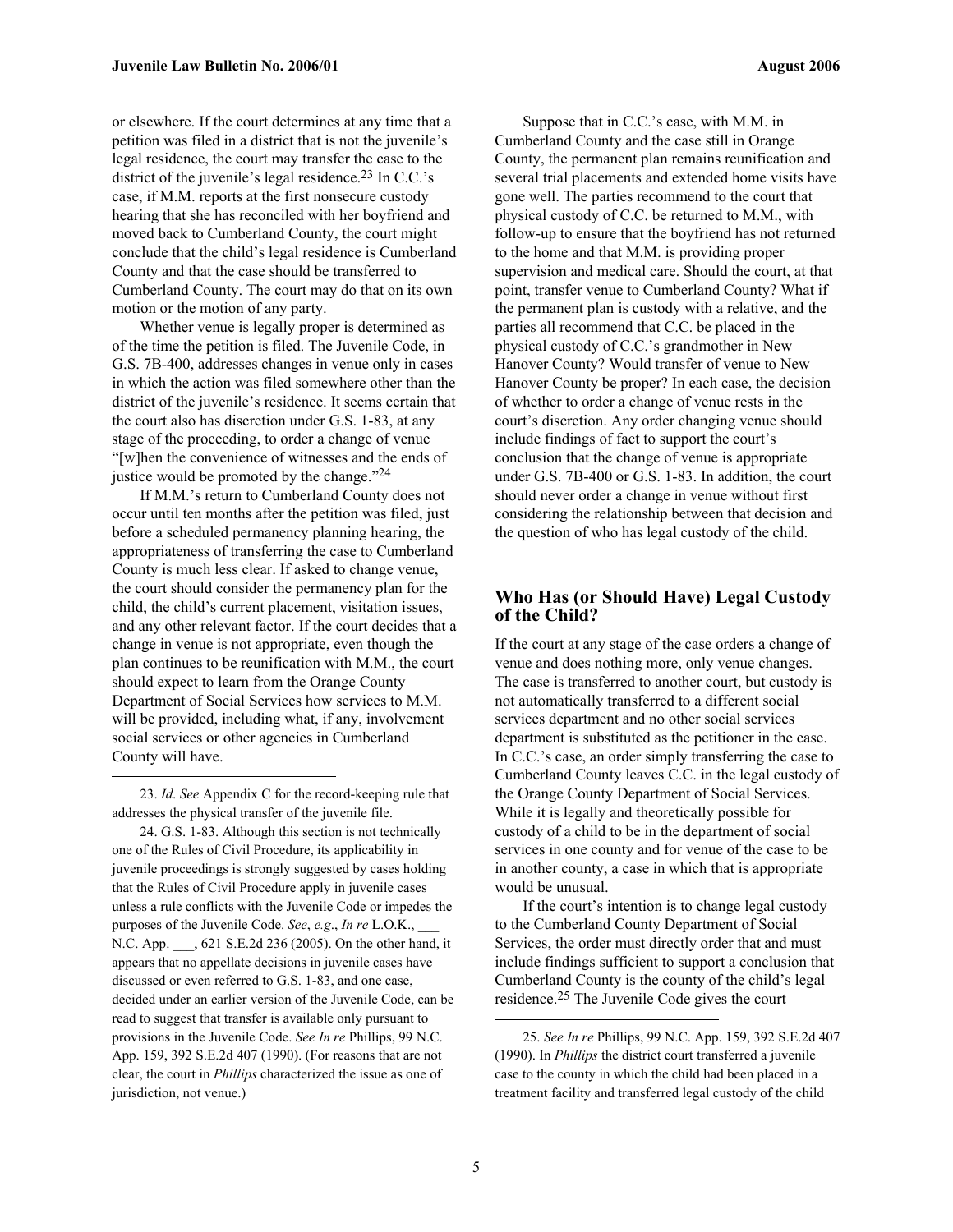dispositional authority to "[p]lace the juvenile in the custody of the department of social services in the county of the juvenile's residence."26 This is consistent with the statute described above, G.S. 153A-257, making the county of legal residence responsible for providing social services for the child. When the social services department in a county that is not the place of the child's legal residence initiates a juvenile proceeding and obtains nonsecure custody of the child, basic notions of fairness and due process suggest that an order changing custody of the child to another social services department should be entered only after that agency is given notice and an opportunity to be heard or consents in writing to entry of the order.

The county with legal custody of the child has placement responsibility, a range of decision-making authority, and numerous other responsibilities emanating from the Juvenile Code, state social services policy, and state administrative rules.27 It is not, however, necessarily the agency that provides day-today supervision of a child's placement. A child may be placed somewhere other than his or her home county for a variety of reasons—a need for specialized foster care, placement with a relative, relocation of a foster family with whom the child has a stable relationship, or placement for adoption. Frequently a county other than the county of the child's legal residence provides supervision and oversight while the home county retains primary responsibility for and legal custody of the child. In fact, when a child in the custody of a social services department in one county is placed in foster care in another county, a state administrative rule requires the two counties to have a written agreement specifying each county's responsibilities in relation to the child.28

from the social services department in the original county to the social services department in the county to which the case was being transferred. On appeal by the second county, the court of appeals reversed, holding that placement of the child in the treatment facility did not change the child's legal residence and that the trial court lacked statutory authority to place the child in the legal custody of the second county. Referring to findings in the trial court's order, the court of appeals noted that the absence of appropriate medical and foster care resources in the first county did not give the court authority to transfer the case or transfer legal custody to another county.

26. G.S. 7B-903(a)(2)c.

27. *See* 10A NCAC, Ch. 70,

http://reports.oah.state.nc.us/ncac.asp. 28. 10A NCAC 70E .0203 (July 18, 2002). *See*

Appendix D.

 $\overline{a}$ 

#### **Who Are (or Should Be) the Parties to the Proceeding?**

The parties to a juvenile abuse, neglect, or dependency proceeding are the social services department that files the petition; the respondent parent(s), guardian, custodian, or caretaker; the child,<sup>29</sup> who in most cases will participate through a court-appointed guardian ad litem;30 and anyone else the court determines to be a necessary party.<sup>31</sup>

Suppose that in C.C.'s case the court determines that Cumberland County is the county of C.C.'s legal residence and enters an order transferring venue to Cumberland County and transferring custody to the Cumberland County Department of Social Services. Surely the court's intention is that the Cumberland County Department of Social Services become a party to the case. While there is some basis for thinking that occurs automatically, without being specifically ordered,32 the better practice by far is to make any change in parties clear in the order.

Procedurally the addition of the Cumberland County Department of Social Services as a party could occur in several ways. When the court places custody of the child in the custody of the Cumberland County Department of Social Services, if not before, the department clearly would have an interest sufficient to

29. G.S. 7B-601(a) states that the child is a party in all proceedings under Subchapter I of the Juvenile Code, G.S. Chapter 7B.

30. Appointment of a guardian ad litem for the child is not required if the petition alleges only that the child is dependent. G.S. 7B-601(a).

31. *See* G.S. 7B-402(c).

1

32. In *Sloan v. Sloan*, 164 N.C. App. 190, 595 S.E.2d 228 (2004), the court of appeals affirmed an order allowing grandparents to intervene in the parents' custody action, when earlier orders in the case already had given the grandparents temporary custody and visitation. The trial court's order had concluded that the interveners already were *de facto* parties, and the court of appeals said that they were just seeking to be "formally recognized" as parties. The court of appeals also said, however, that "after a trial court has awarded custody to a person who was not a party to the action or proceeding, this Court has held that 'it would be proper and advisable for that person to be made a party to the action or proceeding to the end that such party would be subject to orders of the court. …[T]his may be done even after judgment and by the appellate court when the case is appealed.' *In re* Branch, 16 N.C. App. 413, 415, 192 S.E.2d 43, 45 (1972)." *Sloan v. Sloan*, 164 N.C. App. at 194, 595 S.E.2d at 231.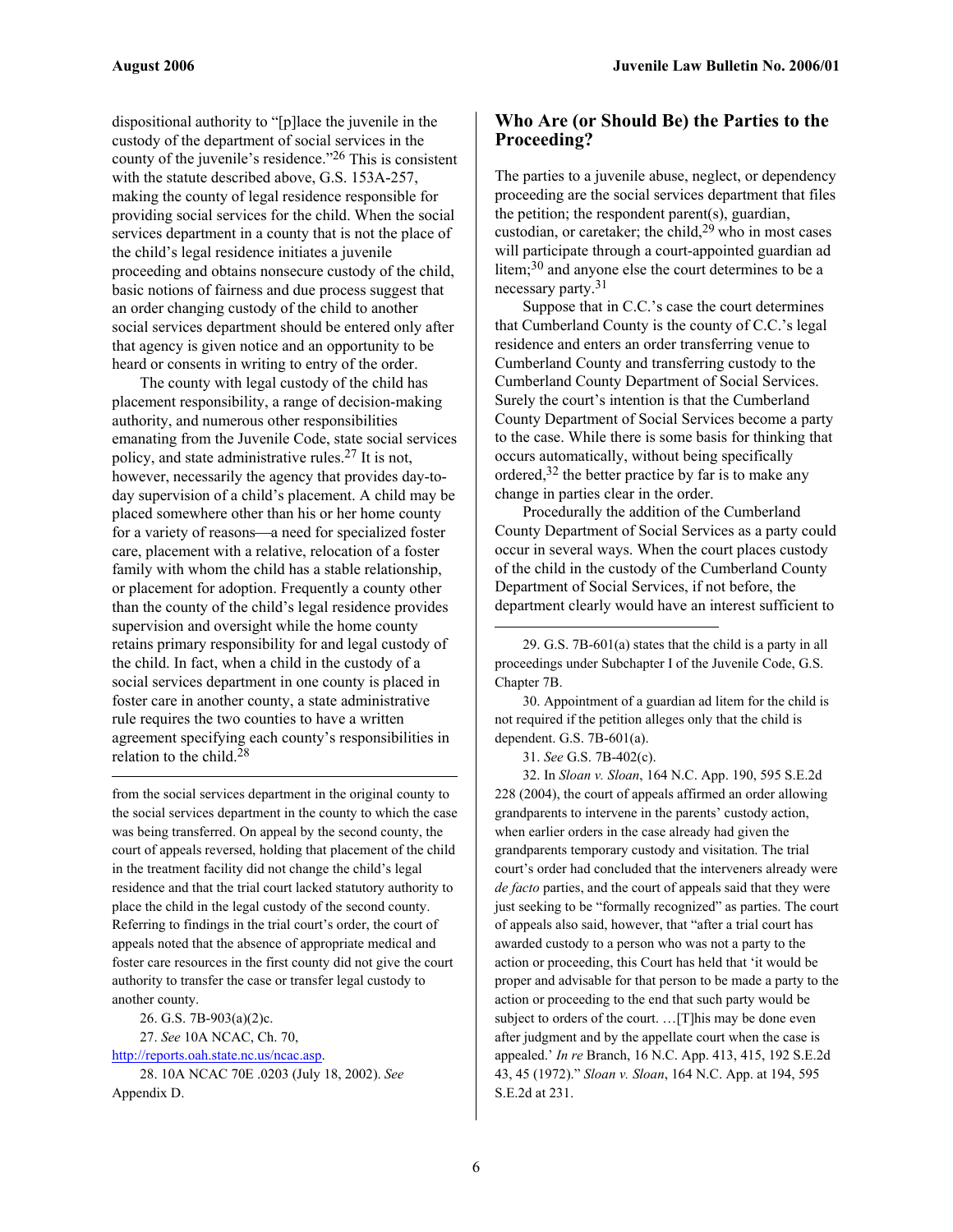allow it to intervene as a matter of right pursuant to G.S. 1A-1, Rule 24.33

When the court places C.C. in the custody of the Cumberland County Department of Social Services, the department may be considered a necessary party and joined in the proceeding as a petitioner pursuant to G.S. 1A-1, Rule 19.34 Logically the social services department in the county of a child's legal residence might be considered a necessary party any time a social services department in another county files a petition, since it is the home county that may be given custody of the child and be responsible for providing services to the child. The Juvenile Code, however, does not indicate that a child's home county should be named in the petition or receive notice when another county files a petition on the basis that the child "is present" in that county.<sup>35</sup>

Cumberland County might enter the action pursuant to G.S. 1A-1, Rule 25, which deals with substitution of parties. The relevant part of the rule reads as follows:

(d) Transfer of interest. – In case of any transfer of interest other than by death, the action shall be continued in the name of the original party; but, upon motion of any party, the court may allow the person to whom the transfer is made to be joined with the original party.

The rule could apply on the basis that Orange County's interest in the action (custody of the child) has been transferred to Cumberland County. Neither this statute nor any other rule provides explicitly for removing the Orange County Department of Social Services from the action. Nevertheless, at some point the county that initiated an action but no longer has custody of the child and has no financial responsibility to the child might argue that it should be released from the action on the basis that it is no longer a necessary party, a proper party, or the real party in interest.36 Despite the lack of clear statutory authority for releasing the

1

35. G.S. 7B-400 provides that a petition alleging that a child is abused, neglected, or dependent may be filed in the district where the juvenile resides or is found.

36. G.S. 1A-1, Rule 17(a) requires that "[e]very claim . . . be prosecuted in the name of the real party in interest."

petitioner from the action, it is likely that the court and the parties would assume that a substitution of parties had occurred unless a party objected to the release of the original petitioner.<sup>37</sup>

Regardless of the conceptual basis relied on to bring a county department of social services into a pending abuse, neglect, or dependency proceeding, that department should not be made a party without notice and a chance to be heard unless the agency has sought party status or consented to being made a party.

#### **Conclusion**

There is no excuse for a social services department, an attorney, a judge, or a clerk to be made to feel blindsided by an order that changes venue, transfers custody, or substitutes parties in a juvenile case.

In an abuse, neglect, or dependency proceeding, a court order that affects a social services department in another county should reflect, not initiate, communications between the two departments. Although the court is not bound by agency recommendations or by state social services policies regarding interagency collaboration, the court should ensure that an agency has taken those policies into account in arriving at a recommendation that involves another county.

An order that will impact the court in another county or district should lay the proper groundwork for doing that. At the very least, an order changing venue should include clear findings and conclusions that indicate the legal basis and the court's reasoning for the transfer. It should address the process of physically getting the case file, including the recordings of any hearings, to the clerk in the other county expeditiously. And it should describe precisely what has occurred in the case and what next steps are required—scheduling of a nonsecure custody or other hearing, appointment of a new guardian ad litem for the child, appointment of new attorneys for the parties, and so forth. In some cases, proper groundwork should include a telephone call to the clerk of superior court or the chief district court judge, or both, in the county or district to which the case is being sent.

 $\overline{a}$ 

<sup>33.</sup> G.S. 1A-1, Rule 24(c) requires that a written motion to intervene, stating the grounds for intervention and accompanied by a pleading setting forth the intervener's claim or defense, be served on all parties.

<sup>34.</sup> The rule does not specify any particular procedure for joining a necessary party who was not joined in the initial pleadings.

<sup>37.</sup> Former G.S. 1-74, repealed in 1967 by S.L. 1967- 954, did provide for the actual substitution of parties upon a transfer of interest in the action. *See* Alan D. Woodlief, Jr., *Shuford North Carolina Civil Practice and Procedure*, § 25.5  $(6^{th}$  ed. 2003).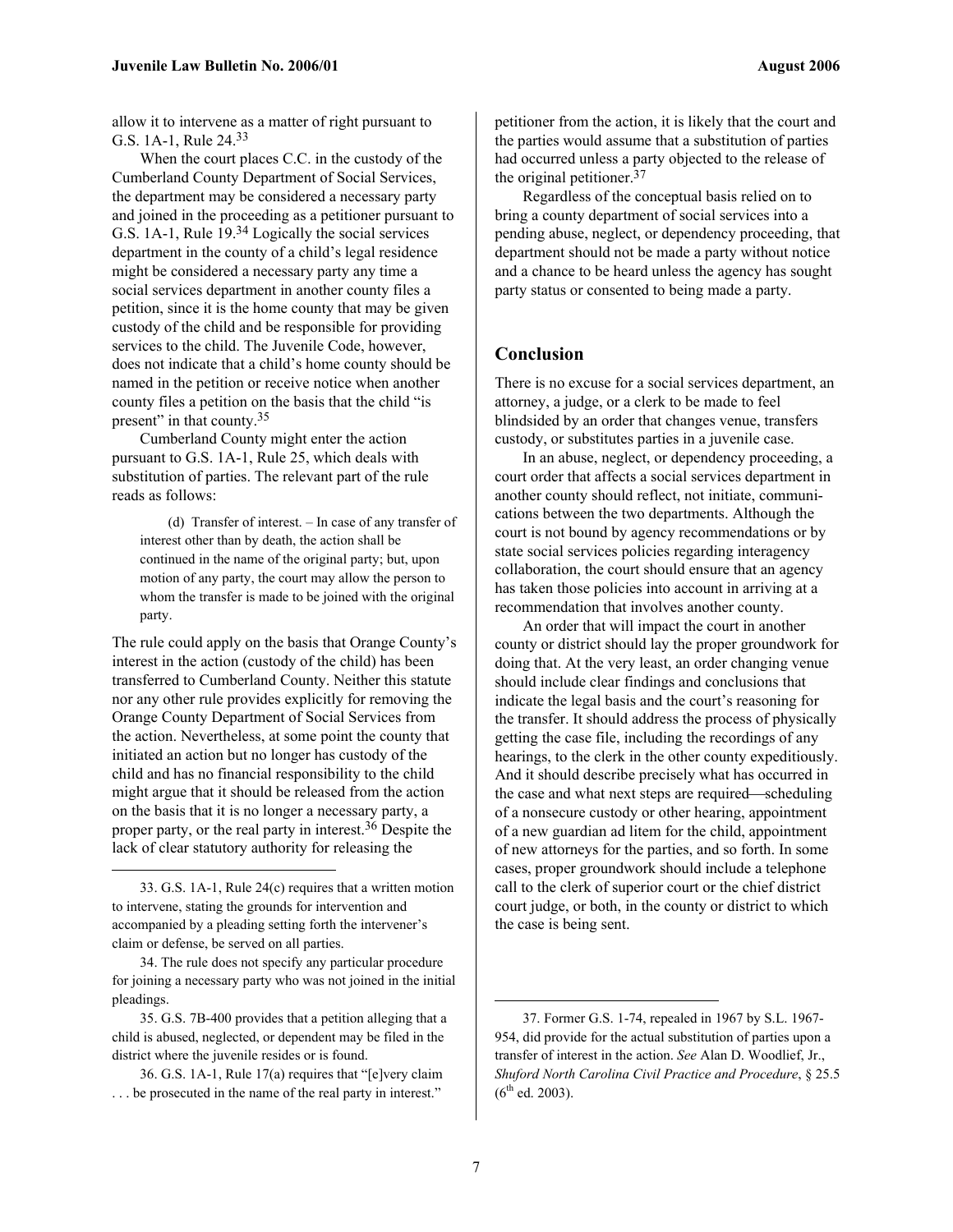# **Appendix A**

#### **North Carolina General Statutes Chapter 153A. Counties Article 13. Health and Social Services Part 2. Social Service Provisions**

#### **§ 153A-257. Legal residence for social service purposes.**

(a) Legal residence in a county determines which county is responsible (i) for financial support of a needy person who meets the eligibility requirements for a public assistance or medical care program offered by the county or (ii) for other social services required by the person.

Legal residence in a county is determined as follows:

- (1) Except as modified below, a person has legal residence in the county in which he resides.
- (2) If a person is in a hospital, mental institution, nursing home, boarding home, confinement facility, or similar institution or facility, he does not, solely because of that fact, have legal residence in the county in which the institution or facility is located.
- (3) A minor has the legal residence of the parent or other relative with whom he resides. If the minor does not reside with a parent or relative and is not in a foster home, hospital, mental institution, nursing home, boarding home, educational institution, confinement facility, or similar institution or facility, he has the legal residence of the person with whom he resides. Any other minor has the legal residence of his mother, or if her residence is not known then the legal residence of his father; if his mother's or father's residence is not known, the minor is a legal resident of the county in which he is found.

(b) A legal residence continues until a new one is acquired, either within or outside this State. When a new legal residence is acquired, all former legal residences terminate.

(c) This section is intended to replace the law defining "legal settlement." Therefore any general law or local act that refers to "legal settlement" is deemed to refer to this section and the rules contained herein.

(d) If two or more county departments of social services disagree regarding the legal residence of a minor in a child abuse, neglect, or dependency case, any one of the county departments of social services may refer the issue to the Department of Health and Human Services, Division of Social Services, for resolution. The Director of the Division of Social Services or the Director's designee shall review the pertinent background facts of the case and shall determine which county department of social services shall be responsible for providing protective services and financial support for the minor in question.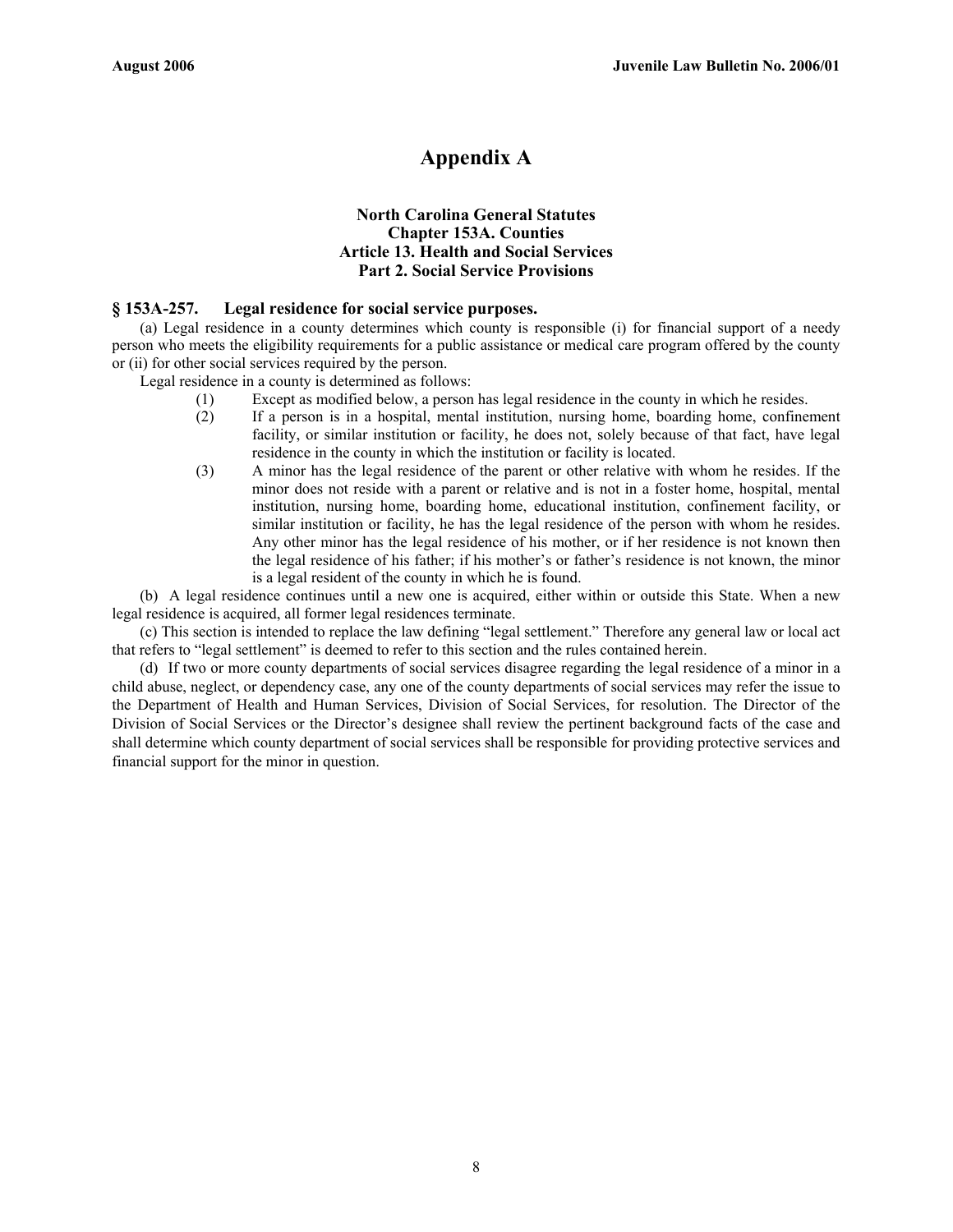# **Appendix B**

#### **North Carolina Department of Health and Human Services Division of Social Services Family Support and Child Welfare Manual Chapter V: Cross County Issues**<sup>38</sup>

#### **INTRODUCTION**

Interagency collaboration among county departments of social services is vital if children are to be protected and families strengthened. Because family residences may change during the provision of child welfare services, county departments of social services need to rely on each other to ensure that appropriate services are provided in a timely and consistent manner. This section provides examples of some situations requiring interagency collaboration, however these examples are not exhaustive. Consequently, some general principles have been identified to enable county departments of social services to decide which agency has overall case management responsibility in specific situations.

#### **GUIDING PRINCIPLES**

The following guiding principles should be considered whenever [there is] a difference of opinion between two or more county departments of social services as to which agency has overall case management responsibility. If, after consideration of these principles, two or more county departments of social services cannot, in good faith, resolve the difference of opinion, any one of the agencies may contact the Division of Social Services, Family Support and Child Welfare Section to make the determining decision.

• Child safety shall come first.

1

- All children at risk of abuse, neglect or dependency in NC are the responsibility of all county departments of social services. Child protection does not stop at county or state lines.
- County departments of social services must help each other to protect the state's children.
- Every effort must be made to honor a request by one county department of social services to assist in the protection, provision of services and placement of children. When a request is made, it is acceptable for the Reciprocal county to seek an explanation from the Home county in an effort to understand the rationale and reasonableness of the request.
- The county where the child is found will initiate the investigative assessment and complete the Safety Assessment.
- In those counties where tertiary care centers are located, the DSS where the center is located frequently is the first to receive the report. Counties containing tertiary care centers should provide information on an ongoing basis to these centers on making reports directly to the child's county of residence. While the responsibility to initiate an investigative assessment is placed with the county where the child is found, when the report is made to the county of residence, that county should initiate the investigative assessment whenever possible and when driving distance is reasonable. It is important for the county DSS where the tertiary care center is located and the county of residence to coordinate their responses in order to accomplish timely initiation and to ensure safety of the child.
- No child shall be placed by one county department of social services in another county's jurisdiction without prior notification and approval of that county department of social services.
- With few exceptions, when a foster care or adoptive placement prior to the issuance of the Final Decree of Adoption disrupts, the county that has legal custody of the child is responsible for the child's care and maintains overall case management responsibility.

<sup>38.</sup> In addition to the sections set out here, Chapter V includes sections on "Legal Basis" and "Examples of Interagency Collaboration." The chapter can be found at **http://149.168.11.112/olm/manuals/dss/csm-45/man/cci.htm.**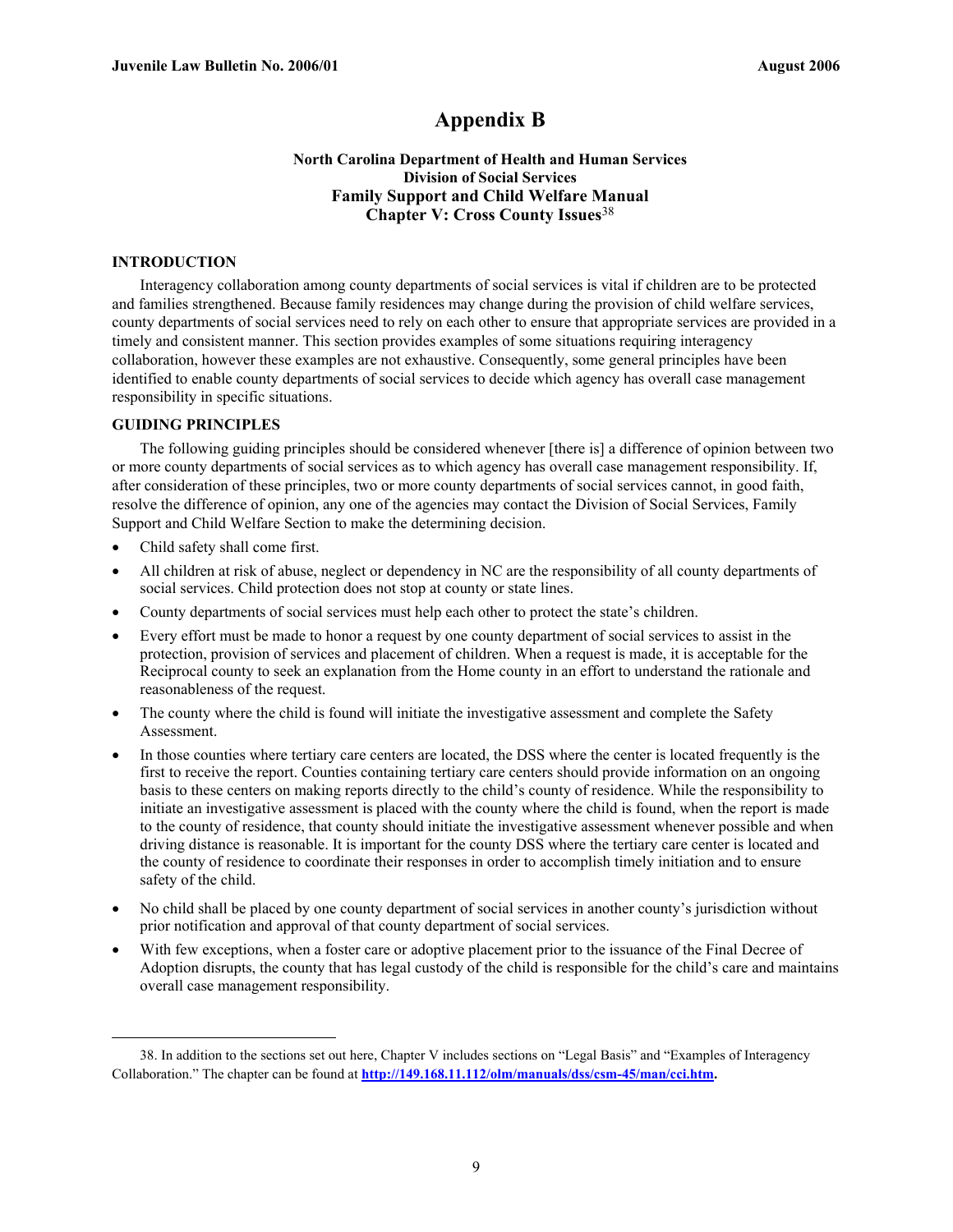- With few exceptions, if a Final Decree of Adoption has been issued and the adoptive placement dissolves, the county in which the parents reside at the time of the dissolution is responsible for the child and maintains overall case management responsibility.
- When the home county notifies the reciprocal county that a child's residence has changed to the reciprocal county, the notification shall be made to the CPS Intake unit during normal business hours. Notification shall be made to the after-hours social worker after normal business hours.
- A person in a residential substance abuse treatment center is not considered a resident of the county where the treatment center is located unless he/she is already a resident of that county prior to admission.
- Homeless shelters and domestic violence shelters are not considered residences unless one of the following situations applies:
	- $\frac{1}{10}$  the person says they intend to remain in the county where the shelter is located as a resident, or
	- $\frac{1}{1}$  the person has a job in the county where the shelter is located, or
	- the person has a child enrolled in a school in the county where the shelter is located.
- In determining whether a home county social worker will come into another county to complete a task, consideration shall be given to the driving distance of the home county. It is up to the home county to determine whether a situation falls within the agency's "driving distance". If the home county decides that the situation is greater than the agency's driving distance, the reciprocal county must perform the tasks requested by the home county. (Refer to Administrative Letter #2-03, dated March 3, 2003, entitled "Temporary Placements with Safety Resources" for further discussion of this issue.)

#### **DEFINITIONS**

- **Home county:** county receiving report; or county where victim child resides; county where the child is found, unless noted otherwise. The home county has overall case management responsibility unless noted otherwise.
- **Reciprocal county:** county requested to assist in performing those activities that are necessary for the protection, provision of services, or placement of a child, unless noted otherwise.
- **Overall Case Management Responsibility:** for child protective services, this means the county where the child resides, according to NCGS 153A-257. For foster care services, this means the county with legal custody or placement responsibility of the child. For adoption services, this means the county where the child resides either at the time that a Final Decree of Adoption is issued or, if the Decree has been issued, the county where the child resides.

# **Appendix C**

#### **North Carolina Administrative Office of the Courts Records of the Clerks of Superior Court Rules of Recordkeeping Chapter XII. Juvenile**

#### **12.7 CHANGE OF VENUE, OR TRANSFER OF CASE TO ANOTHER COUNTY**:

 The clerk shall ask the judge for instructions regarding whether the entire case or portions thereof are being transferred and what specifically the clerk should send to the other county. The clerk should transfer only those documents ordered transferred by the judge. Upon the filing of an order of the court transferring a case from one county (venue) to another the clerk in the original county shall prepare a certified copy of the order of transfer and forward it along with all original papers in the file related to the juvenile proceedings specified in the order, to the clerk in the receiving county by certified mail or other secure method. The clerk in the original county shall retain the original order of transfer along with photocopies of all the papers transferred.

#### COMMENT:

Transfers of cases should be done as rapidly as possible.

 *Approved August 2006*